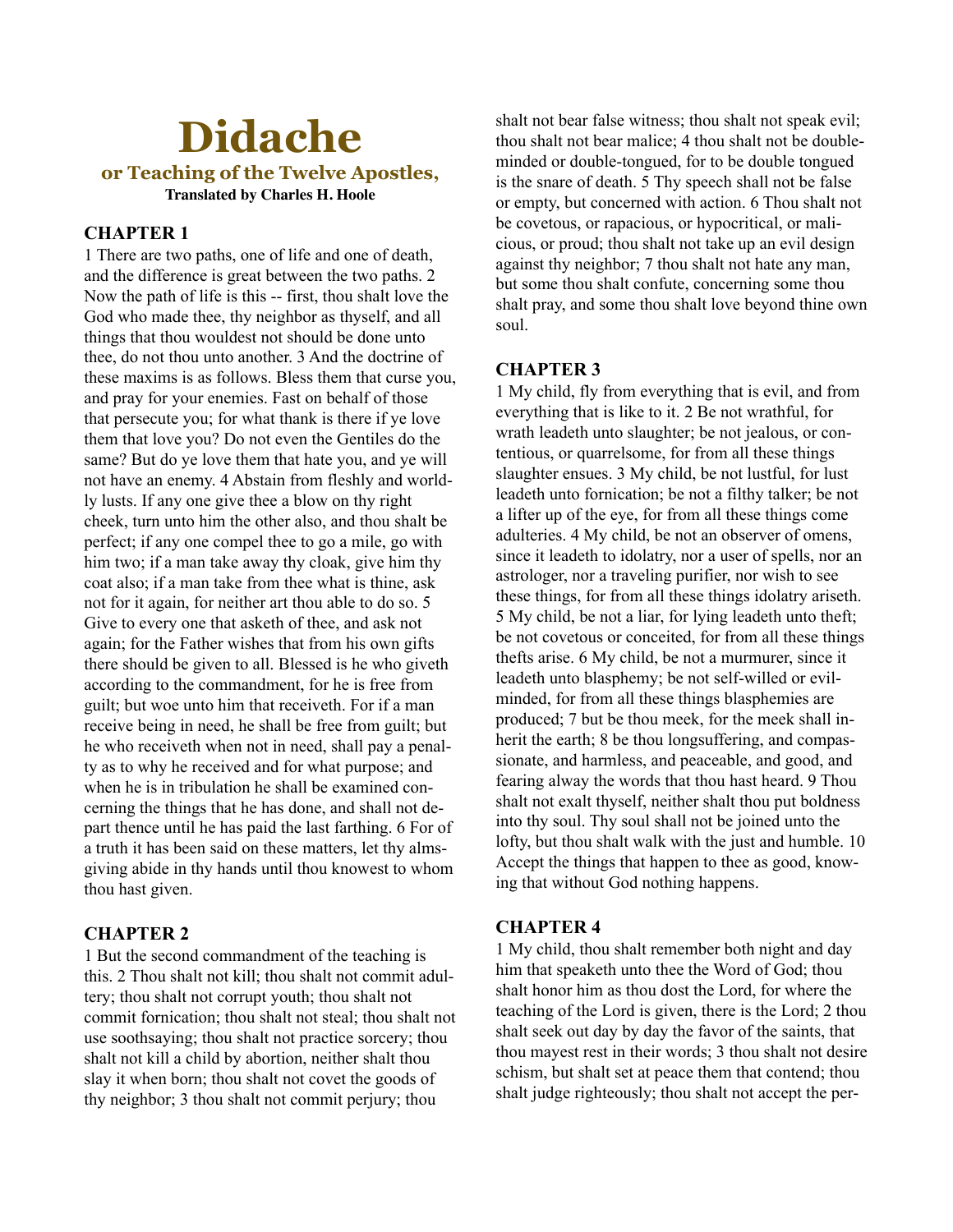son of any one to convict him of transgression; 4 thou shalt not doubt whether a thing shall be or not. 5 Be not a stretcher out of thy hand to receive, and a drawer of it back in giving. 6 If thou hast, give by means of thy hands a redemption for thy sins. 7 Thou shalt not doubt to give, neither shalt thou murmur when giving; for thou shouldest know who is the fair recompenser of the reward. 8 Thou shalt not turn away from him that is in need, but shalt share with thy brother in all things, and shalt not say that things are thine own; for if ye are partners in what is immortal, how much more in what is mortal? 9 Thou shalt not remove thine heart from thy son or from thy daughter, but from their youth shalt teach them the fear of God. 10 Thou shalt not command with bitterness thy servant or thy handmaid, who hope in the same God as thyself, lest they fear not in consequence the God who is over both; for he cometh not to call with respect of persons, but those whom the Spirit hath prepared. 11 And do ye servants submit yourselves to your masters with reverence and fear, as being the type of God. 12 Thou shalt hate all hypocrisy and everything that is not pleasing to God; 13 thou shalt not abandon the commandments of the Lord, but shalt guard that which thou hast received, neither adding thereto nor taking therefrom; 14 thou shalt confess thy transgressions in the Church, and shalt not come unto prayer with an evil conscience. This is the path of life.

# **CHAPTER 5**

1 But the path of death is this. First of all, it is evil, and full of cursing; there are found murders, adulteries, lusts, fornication, thefts, idolatries, soothsaying, sorceries, robberies, false witnessing, hypocrisies, double-mindedness, craft, pride, malice, self-will, covetousness, filthy talking, jealousy, audacity, pride, arrogance; 2 there are they who persecute the good - lovers of a lie, not knowing the reward of righteousness, not cleaving to the good nor to righteous judgment, watching not for the good but for the bad, from whom meekness and patience are afar off, loving things that are vain, following after recompense, having no compassion on the needy, nor laboring for him that is in trouble, not knowing him that made them, murderers of children, corrupters of the image of God, who turn away from him that is in need, who oppress him that is in trouble, unjust judges of the poor, erring in all things. From all these, children, may ye be delivered.

## **CHAPTER 6**

1 See that no one make thee to err from this path of doctrine, since he who doeth so teacheth thee apart from God. 2 If thou art able to bear the whole yoke of the Lord, thou wilt be perfect; but if thou art not able, what thou art able, that do. 3 But concerning meat, bear that which thou art able to do. But keep with care from things sacrificed to idols, for it is the worship of the infernal deities.

## **CHAPTER 7**

1 But concerning baptism, thus baptize ye: having first recited all these precepts, baptize in the name of the Father, and of the Son, and of the Holy Spirit, in running water; 2 but if thou hast not running water, baptize in some other water, and if thou canst not baptize in cold, in warm water; 3 but if thou hast neither, pour water three times on the head, in the name of the Father, and of the Son, and of the Holy Spirit. 4 But before the baptism, let him who baptizeth and him who is baptized fast previously, and any others who may be able. And thou shalt command him who is baptized to fast one or two days before.

## **CHAPTER 8**

1 But as for your fasts, let them not be with the hypocrites, for they fast on the second and fifth days of the week, but do ye fast on the fourth and sixth days. 2 Neither pray ye as the hypocrites, but as the Lord hath commanded in his gospel so pray ye: Our Father in heaven, hallowed be thy name. Thy kingdom come. Thy will be done as in heaven so on earth. Give us this day our daily bread. And forgive us our debt, as we also forgive our debtors. And lead us not into temptation, but deliver us from the evil: for thine is the power, and the glory, for ever. 3 Thrice a day pray ye in this fashion.

# **CHAPTER 9**

1 But concerning the Eucharist, after this fashion give ye thanks. 2 First, concerning the cup. We thank thee, our Father, for the holy vine, David thy Son, which thou hast made known unto us through Jesus Christ thy Son; to thee be the glory for ever. 3 And concerning the broken bread. We thank thee, our Father, for the life and knowledge which thou hast made known unto us through Jesus thy Son; to thee be the glory for ever. 4 As this broken bread was once scattered on the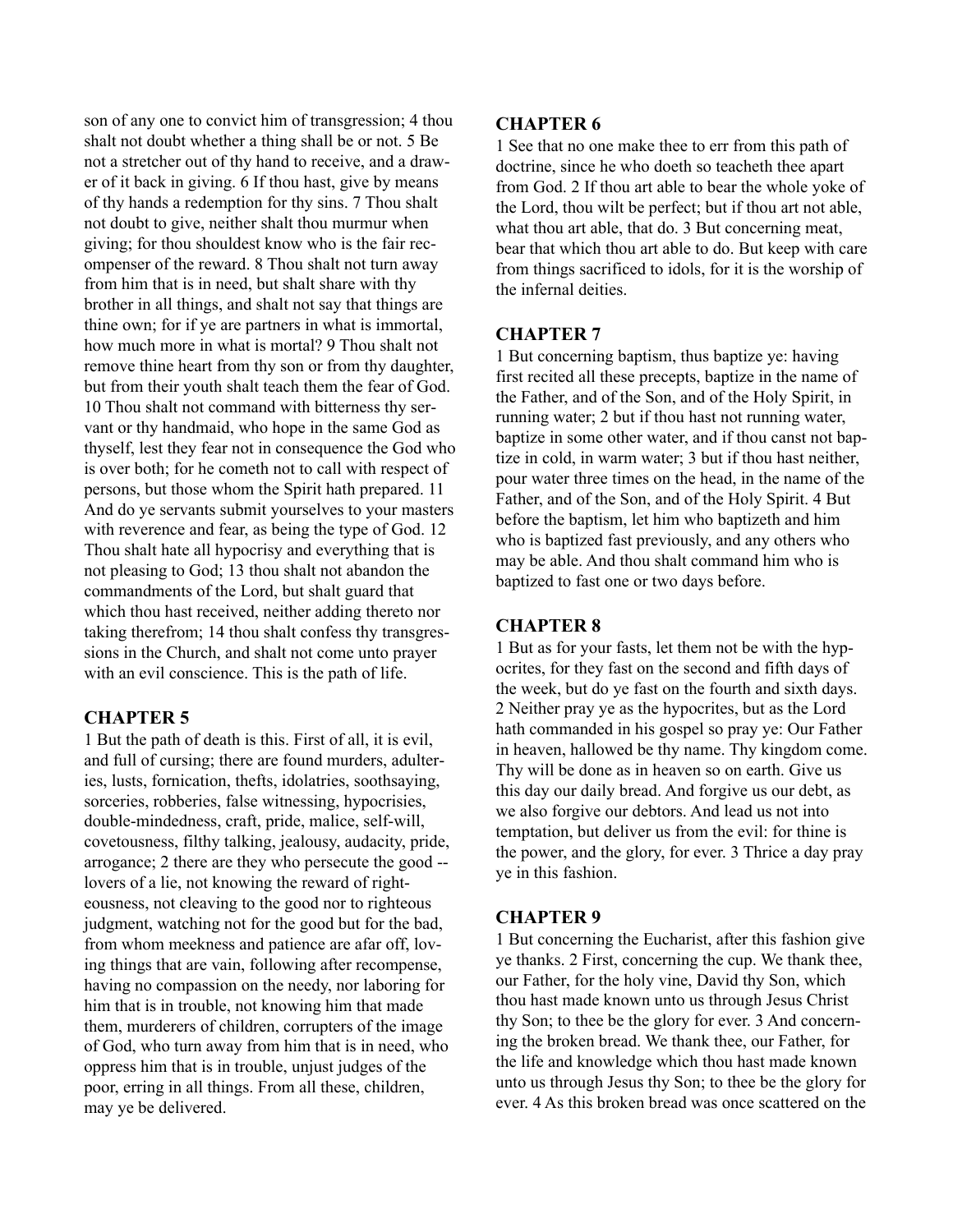mountains, and after it had been brought together became one, so may thy Church be gathered together from the ends of the earth unto thy kingdom; for thine is the glory, and the power, through Jesus Christ, for ever. 5 And let none eat or drink of your Eucharist but such as have been baptized into the name of the Lord, for of a truth the Lord hath said concerning this, Give not that which is holy unto dogs.

## **CHAPTER 10**

1 But after it has been completed, so pray ye. 2 We thank thee, holy Father, for thy holy name, which thou hast caused to dwell in our hearts, and for the knowledge and faith and immortality which thou hast made known unto us through Jesus thy Son; to thee be the glory for ever. 3 Thou, Almighty Master, didst create all things for the sake of thy name, and hast given both meat and drink, for men to enjoy, that we might give thanks unto thee, but to us thou hast given spiritual meat and drink, and life everlasting, through thy Son. 4 Above all, we thank thee that thou art able to save; to thee be the glory for ever. 5 Remember, Lord, thy Church, to redeem it from every evil, and to perfect it in thy love, and gather it together from the four winds, even that which has been sanctified for thy kingdom which thou hast prepared for it; for thine is the kingdom and the glory for ever. 6 Let grace come, and let this world pass away. Hosanna to the Son of David. If any one is holy let him come (to the Eucharist); if any one is not, let him repent. Maranatha. Amen. 7 But charge the prophets to give thanks, so far as they are willing to do so.

# **CHAPTER 11**

1 Whosoever, therefore, shall come and teach you all these things aforesaid, him do ye receive; 2 but if the teacher himself turn and teach another doctrine with a view to subvert you, hearken not to him; but if he come to add to your righteousness, and the knowledge of the Lord, receive him as the Lord. 3 But concerning the apostles and prophets, thus do ye according to the doctrine of the Gospel. 4 Let every apostle who cometh unto you be received as the Lord. 5 He will remain one day, and if it be necessary, a second; but if he remain three days, he is a false prophet. 6 And let the apostle when departing take nothing but bread until he arrive at his resting-place; but if he ask for money, he is a false prophet. 7 And ye shall not tempt

or dispute with any prophet who speaketh in the spirit; for every sin shall be forgiven, but this sin shall not be forgiven. 8 But not every one who speaketh in the spirit is a prophet, but he is so who hath the disposition of the Lord; by their dispositions they therefore shall be known, the false prophet and the prophet. 9 And every prophet who ordereth in the spirit that a table shall be laid, shall not eat of it himself, but if he do otherwise, he is a false prophet; 10 and every prophet who teacheth the truth, if he do not what he teacheth is a false prophet; 11 and every prophet who is approved and true, and ministering in the visible mystery of the Church, but who teacheth not others to do the things that he doth himself, shall not be judged of you, for with God lieth his judgment, for in this manner also did the ancient prophets. 12 But whoever shall say in the spirit, Give me money, or things of that kind, listen not to him; but if he tell you concerning others that are in need that ye should give unto them, let no one judge him.

#### **CHAPTER 12**

1 Let every one that cometh in the name of the Lord be received, but afterwards ye shall examine him and know his character, for ye have knowledge both of good and evil. 2 If the person who cometh be a wayfarer, assist him so far as ye are able; but he will not remain with you more than two or three days, unless there be a necessity. 3 But if he wish to settle with you, being a craftsman, let him work, and so eat; 4 but if he know not any craft, provide ye according to you own discretion, that a Christian may not live idle among you; 5 but if he be not willing to do so, he is a trafficker in Christ. From such keep aloof.

#### **CHAPTER 13**

1 But every true prophet who is willing to dwell among you is worthy of his meat, 2 likewise a true teacher is himself worthy of his meat, even as is a laborer. 3 Thou shalt, therefore, take the firstfruits of every produce of the wine-press and threshing-floor, of oxen and sheep, and shalt give it to the prophets, for they are your chief priests; 4 but if ye have not a prophet, give it unto the poor. 5 If thou makest a feast, take and give the firstfruits according to the commandment; 6 in like manner when thou openest a jar of wine or of oil, take the firstfruits and give it to the prophets; 7 take also the firstfruits of money, of